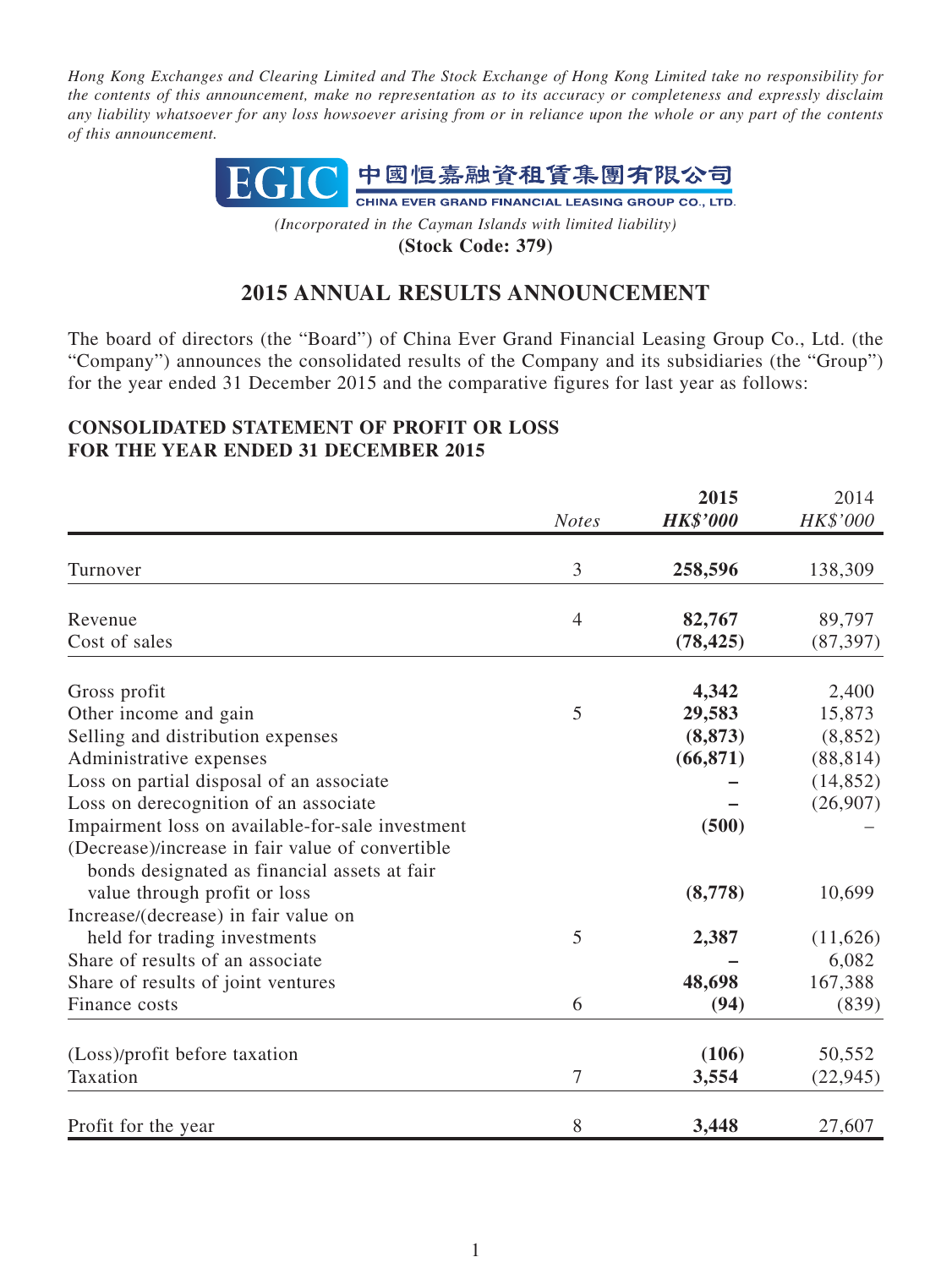|                           | <b>Notes</b> | 2015<br><b>HK\$'000</b> | 2014<br>HK\$'000 |
|---------------------------|--------------|-------------------------|------------------|
|                           |              |                         |                  |
| Attributable to:          |              |                         |                  |
| Owners of the Company     |              | 3,448                   | 27,607           |
| Non-controlling interests |              |                         |                  |
|                           |              | 3,448                   | 27,607           |
|                           |              |                         |                  |
| Earnings per share        | 10           | <b>HK</b> cents         | HK cents         |
| Basic and diluted         |              | 0.03                    | 0.23             |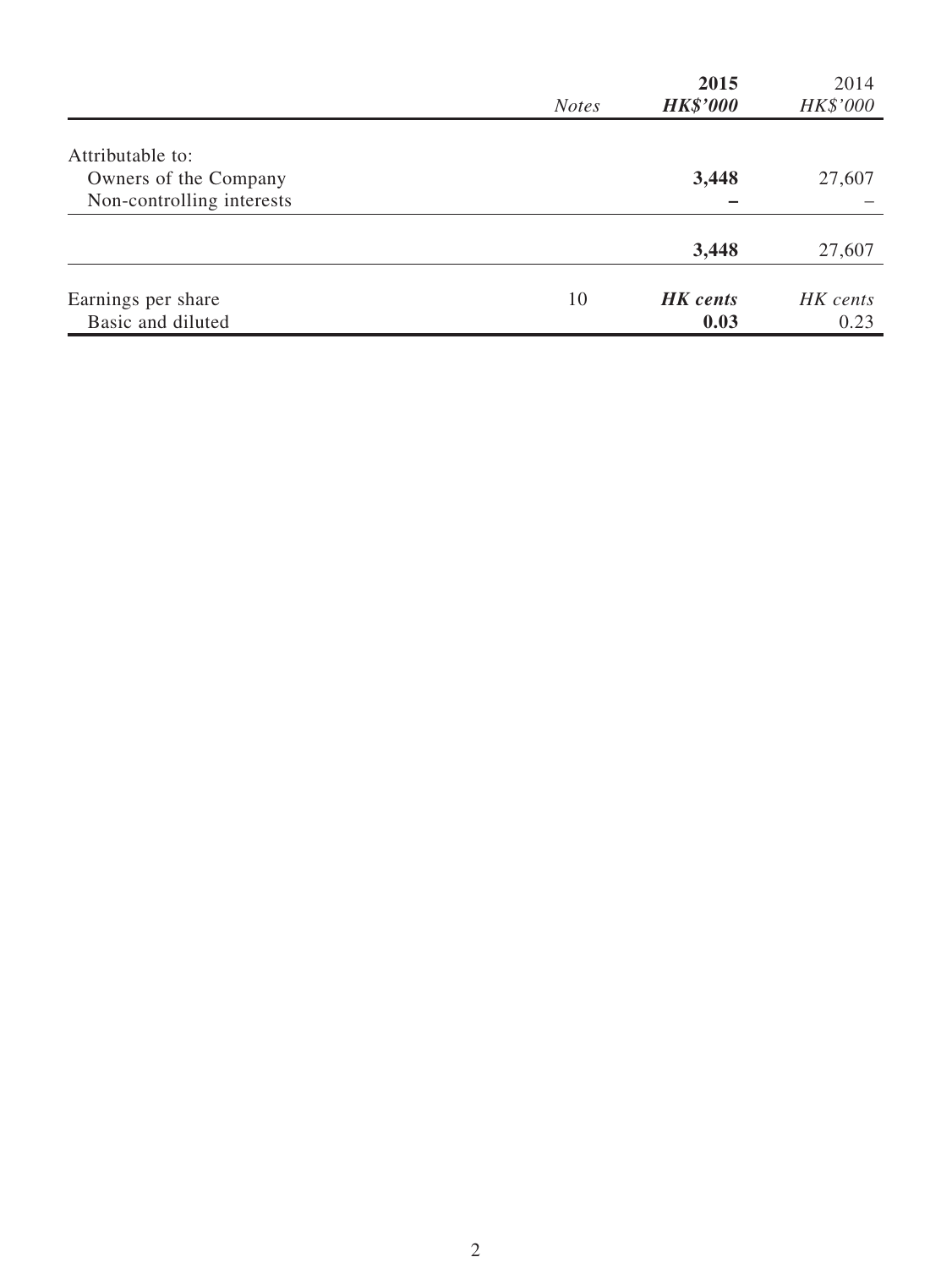# **CONSOLIDATED STATEMENT OF PROFIT OR LOSS AND OTHER COMPREHENSIVE INCOME FOR THE YEAR ENDED 31 DECEMBER 2015**

|                                                                | 2015<br><b>HK\$'000</b> | 2014<br>HK\$'000 |
|----------------------------------------------------------------|-------------------------|------------------|
| Profit for the year                                            | 3,448                   | 27,607           |
| Other comprehensive income/(loss)                              |                         |                  |
| Items that may be reclassified subsequently to profit or loss: |                         |                  |
| Exchange differences arising on translation                    | (48)                    | (638)            |
| Share of other comprehensive income of an associate            |                         | 550              |
| Share of other comprehensive (loss)/income of joint ventures   | (49, 027)               | 1,404            |
| Other comprehensive (loss)/income for the year (net of tax)    | (49, 075)               | 1,316            |
| Total comprehensive (loss)/income for the year                 | (45, 627)               | 28,923           |
| Total comprehensive (loss)/income attributable to:             |                         |                  |
| Owners of the Company                                          | (45, 627)               | 28,923           |
| Non-controlling interests                                      |                         |                  |
|                                                                | (45, 627)               | 28,923           |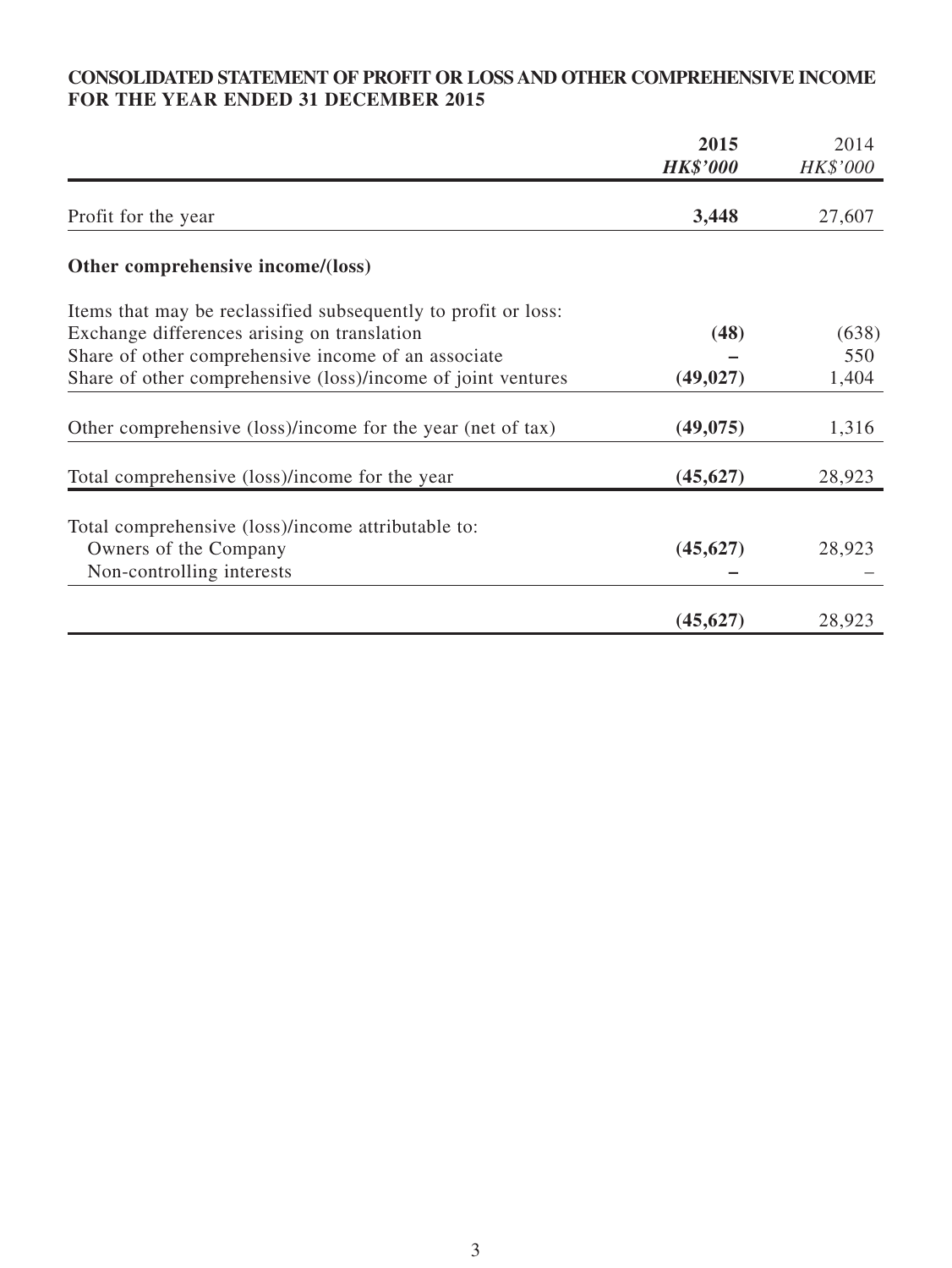# **CONSOLIDATED STATEMENT OF FINANCIAL POSITION AS AT 31 DECEMBER 2015**

|                                              | <b>Notes</b> | 2015<br><b>HK\$'000</b> | 2014<br>HK\$'000 |
|----------------------------------------------|--------------|-------------------------|------------------|
|                                              |              |                         |                  |
| <b>Non-current assets</b>                    |              |                         |                  |
| Plant and equipment                          |              | 1,347                   | 1,883            |
| Available-for-sale investments               |              | 2,000                   | 2,500            |
| Interest in joint ventures                   |              | 763,852                 | 874,583          |
| Club debentures                              |              | 350                     | 350              |
|                                              |              | 767,549                 | 879,316          |
| <b>Current assets</b>                        |              |                         |                  |
| Inventories                                  |              | 8,746                   | 8,778            |
| Trade receivables, other receivables,        |              |                         |                  |
| deposits and prepayments                     | 11           | 29,598                  | 28,563           |
| Convertible bonds designated as financial    |              |                         |                  |
| assets at fair value through profit or loss  |              | 36,450                  | 45,228           |
| Held for trading investments                 |              | 44,117                  | 88,485           |
| Deposits placed with financial institutions  |              | 54,720                  | 7,051            |
| Bank balances and cash                       |              | 394,867                 | 346,144          |
|                                              |              | 568,498                 | 524,249          |
| <b>Current liabilities</b>                   |              |                         |                  |
| Trade and other payables and accruals        | 12           | 72,754                  | 93,044           |
| Amount due to a joint venture                |              |                         | 75               |
| Taxation payable                             |              | 36,982                  | 36,985           |
| Obligations under finance leases             |              | 302                     | 730              |
| Other loans                                  |              |                         |                  |
|                                              |              | 2,293                   |                  |
|                                              |              | 112,331                 | 130,834          |
| <b>Net current assets</b>                    |              | 456,167                 | 393,415          |
| <b>Total assets less current liabilities</b> |              | 1,223,716               | 1,272,731        |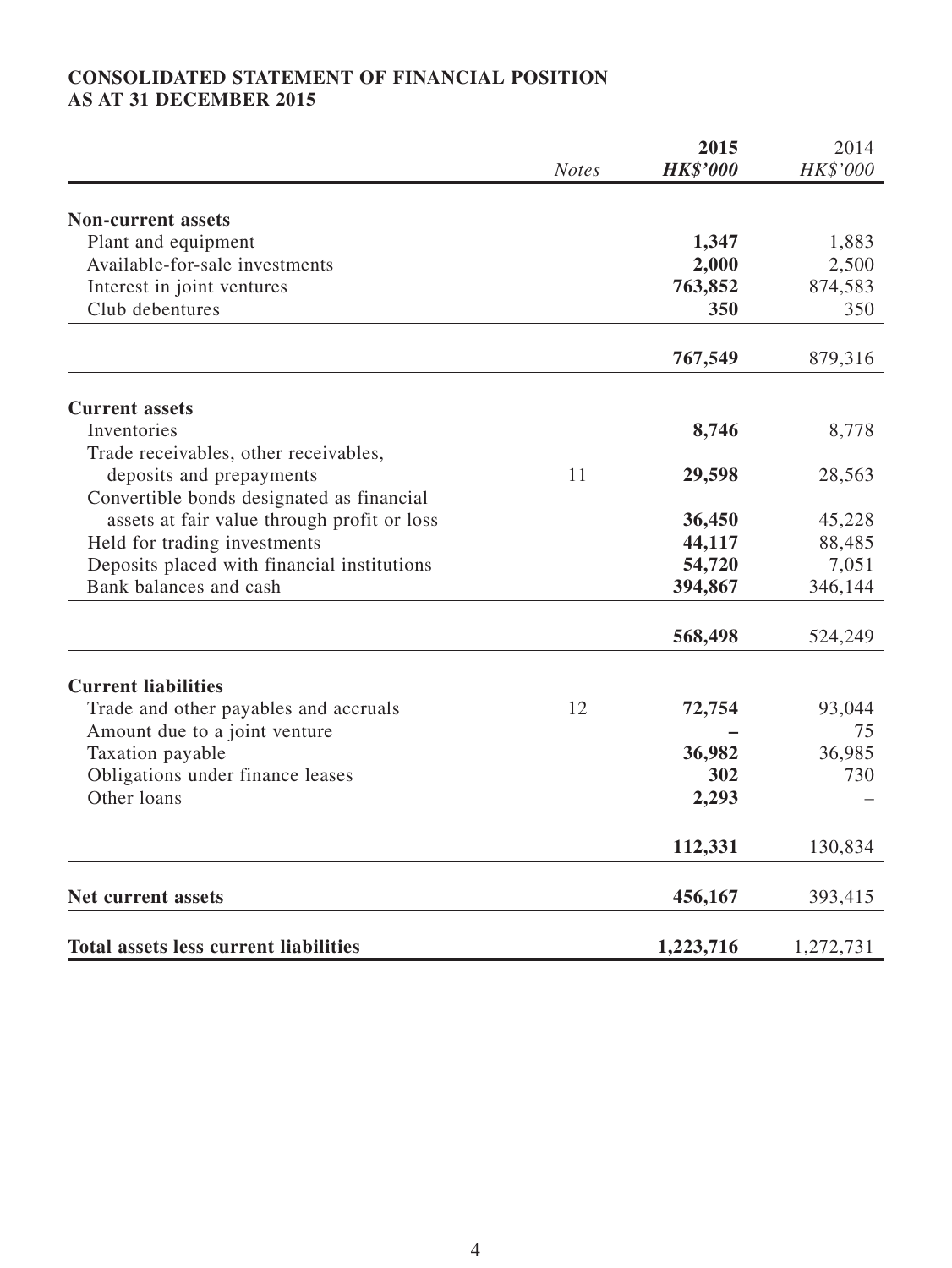|                                              |              | 2015            | 2014      |
|----------------------------------------------|--------------|-----------------|-----------|
|                                              | <b>Notes</b> | <b>HK\$'000</b> | HK\$'000  |
| <b>Capital and reserves</b>                  |              |                 |           |
| Share capital                                | 13           | 119,192         | 119,192   |
| Reserves                                     |              | 1,088,351       | 1,133,978 |
|                                              |              |                 |           |
| Equity attributable to owners of the Company |              | 1,207,543       | 1,253,170 |
| Non-controlling interests                    |              | 845             | 845       |
| <b>Total equity</b>                          |              | 1,208,388       | 1,254,015 |
| <b>Non-current liabilities</b>               |              |                 |           |
| Obligations under finance leases             |              | 555             | 858       |
| Deferred tax liabilities                     |              | 14,773          | 17,858    |
|                                              |              | 15,328          | 18,716    |
|                                              |              | 1,223,716       | 1,272,731 |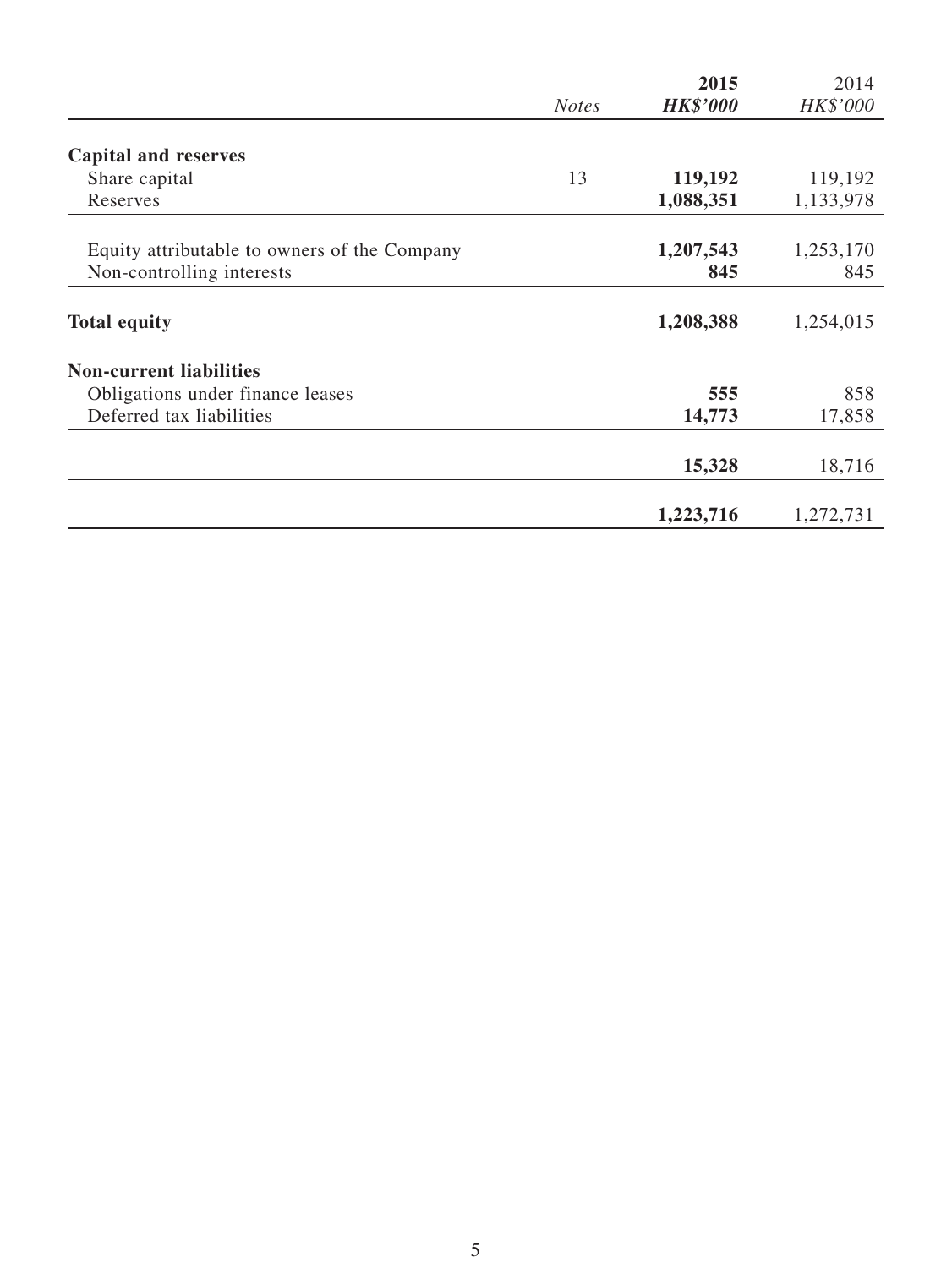### **Notes:**

#### **1. General**

China Ever Grand Financial Leasing Group Co. Ltd. (Formerly known as PME Group Limited) (the "Company") was incorporated in the Cayman Islands as an exempted company with limited liability and its shares are listed on The Stock Exchange of Hong Kong Limited (the "Stock Exchange").

The english name of the Company has been changed from "PME Group Limited" to "China Ever Grand Financial Leasing Group Co., Ltd." and the Chinese name "中國恒嘉融資租賃集團有限公司" be registered as the secondary name of the Company to replace the old Chinese name "必美宜集團有限公司" which was adopted for identification purpose only. For details, please refer to the announcement dated 24 February 2016 issued by the Company.

The functional currency of the Company and its subsidiaries is Hong Kong dollars ("HK\$"). The consolidated financial statements are presented in HK\$ and all values are rounded to the nearest thousand (HK\$'000) except otherwise indicated.

#### **2. Application of new and revised HKFRSs**

The Group has applied the following amendments to HKFRSs issued by the Hong Kong Institute of Certified Public Accountants the first time in the current year:

| Amendments to HKAS 19 | Defined benefit plans: Employee contributions   |
|-----------------------|-------------------------------------------------|
| Amendments to HKFRSs  | Annual improvements to HKFRSs 2010 – 2012 Cycle |
| Amendments to HKFRSs  | Annual improvements to HKFRSs 2011 – 2013 Cycle |

The application of the amendments to HKFRSs in the current year has had no material impact on the Group's financial performance and positions for the current and prior years and/or on the disclosures set out in these consolidated financial statements.

In the current year, The Group has not early applied the following new and revised HKFRSs that have been issued but are not yet effective in the consolidated financial statement:

| <b>HKFRS 9</b>               | Financial Instruments <sup>2</sup>                                                |
|------------------------------|-----------------------------------------------------------------------------------|
| HKFRS 15                     | Revenue from Contracts with Customers <sup>2</sup>                                |
| <b>HKFRS</b> 11 (Amendments) | Accounting for Acquisitions of Interests in Joint Operations <sup>1</sup>         |
| HKAS 1 (Amendments)          | Disclosure Initiative <sup>1</sup>                                                |
| HKAS 16 and HKAS 38          | Clarification of Acceptable Methods of Depreciation and Amortisation <sup>1</sup> |
| (Amendments)                 |                                                                                   |
| HKAS 16 and HKAS 41          | Agriculture: Bearer Plants <sup>1</sup>                                           |
| (Amendments)                 |                                                                                   |
| HKAS 27 (Amendments)         | Equity method in Separate Financial Statements <sup>1</sup>                       |
| HKFRS 10 and HKAS 28         | Sale or Contribution of Assets between an Investor and                            |
| (Amendments)                 | its Associate or Joint Venture <sup>3</sup>                                       |
| HKFRS 10, HKFRS 12 and       | Investment Entities – Apply the Consolidation Exception <sup>1</sup>              |
| HKAS 28 (Amendments)         |                                                                                   |
| Amendments to HKFRSs         | Annual Improvements to HKFRSs 2012 – 2014 Cycle <sup>1</sup>                      |
| (Amendments)                 |                                                                                   |

<sup>1</sup> Effective for annual periods beginning on or after 1 January 2016, with earlier application permitted.

<sup>2</sup> Effective for annual periods beginning on or after 1 January 2018, with earlier application permitted.

<sup>3</sup> Effective for annual periods beginning on or after a date to be determined.

The Group is in the process of making an assessment of the impact of these new and revised HKFRSs upon initial application. The Group considers that these new and revised HKFRSs are unlikely to have a significant impact on the Group's results of operations and financial position.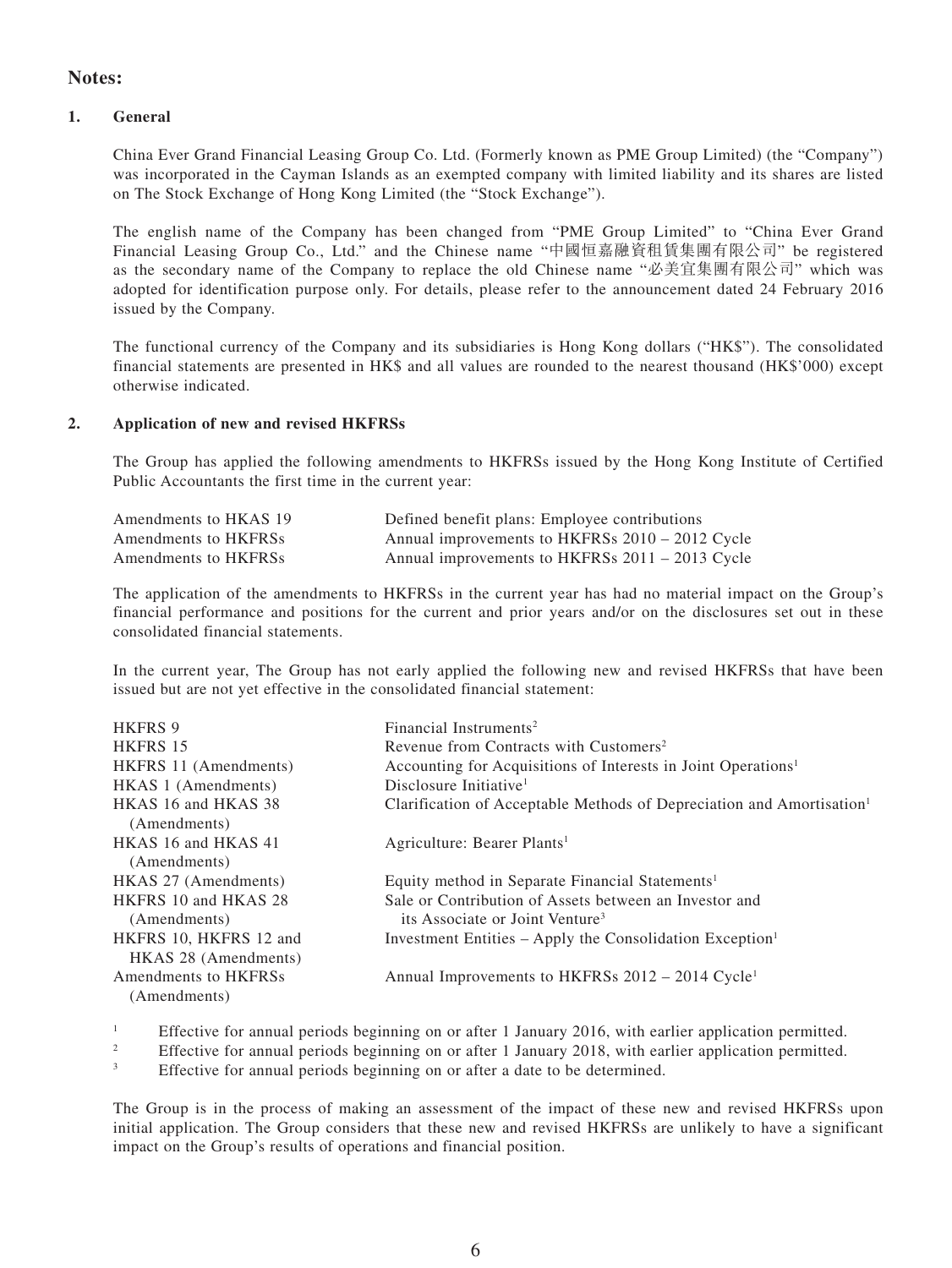#### **3. Turnover**

Turnover represents the amounts received and receivable from sale of polishing materials and equipment; and gross proceeds from sales of held for trading investments during the year. An analysis of the Group's turnover for the year is as follows:

|                                                           | 2015<br><b>HK\$'000</b> | 2014<br><i>HK\$'000</i> |
|-----------------------------------------------------------|-------------------------|-------------------------|
| Sales of polishing materials and equipment                | 82,767                  | 89,797                  |
| Gross proceeds from sales of held for trading investments | 175,829                 | 48,512                  |
|                                                           | 258,596                 | 138,309                 |

#### **4. Segment information**

Information reported to the Board, being the chief operating decision maker, for the purpose of resource allocation and assessment of segment performance focuses on the nature of the operations of the Group.

Specifically, the Group's reportable and operating segments under HKFRS 8 are as follows:

| Polishing materials<br>and equipment |                          | sale of polishing materials and equipment                                                                        |
|--------------------------------------|--------------------------|------------------------------------------------------------------------------------------------------------------|
| Terminal and<br>logistics services   |                          | loading and discharging services, storage services,<br>and leasing of terminal facilities and equipment          |
| Investment                           | $\overline{\phantom{m}}$ | investments in held for trading investments, convertible bonds,<br>available-for-sale investments and associates |

Information regarding the above segments is reported below.

#### *Segment revenue and results*

The following is an analysis of the Group's revenue and results by reportable and operating segment:

|                                   | <b>Revenue</b><br>For the year ended 31 December |          | <b>Segment result</b> |           |
|-----------------------------------|--------------------------------------------------|----------|-----------------------|-----------|
|                                   |                                                  |          |                       |           |
|                                   | 2015                                             | 2014     | 2015                  | 2014      |
|                                   | <b>HK\$'000</b>                                  | HK\$'000 | <b>HK\$'000</b>       | HK\$'000  |
| Revenue                           |                                                  |          |                       |           |
| Polishing materials and equipment | 82,767                                           | 89,797   | (7,069)               | (4, 470)  |
| Terminal and logistics services   |                                                  |          | 30,900                | 146,047   |
| Investment                        |                                                  |          | 5,543                 | (45,003)  |
|                                   |                                                  |          | 29,374                | 96,574    |
| Unallocated corporate expenses    |                                                  |          | (33,786)              | (49, 778) |
| Unallocated other income and gain |                                                  |          | 4,400                 | 4,500     |
| Unallocated finance costs         |                                                  |          | (94)                  | (744)     |
| (Loss)/profit before taxation     |                                                  |          | (106)                 | 50,552    |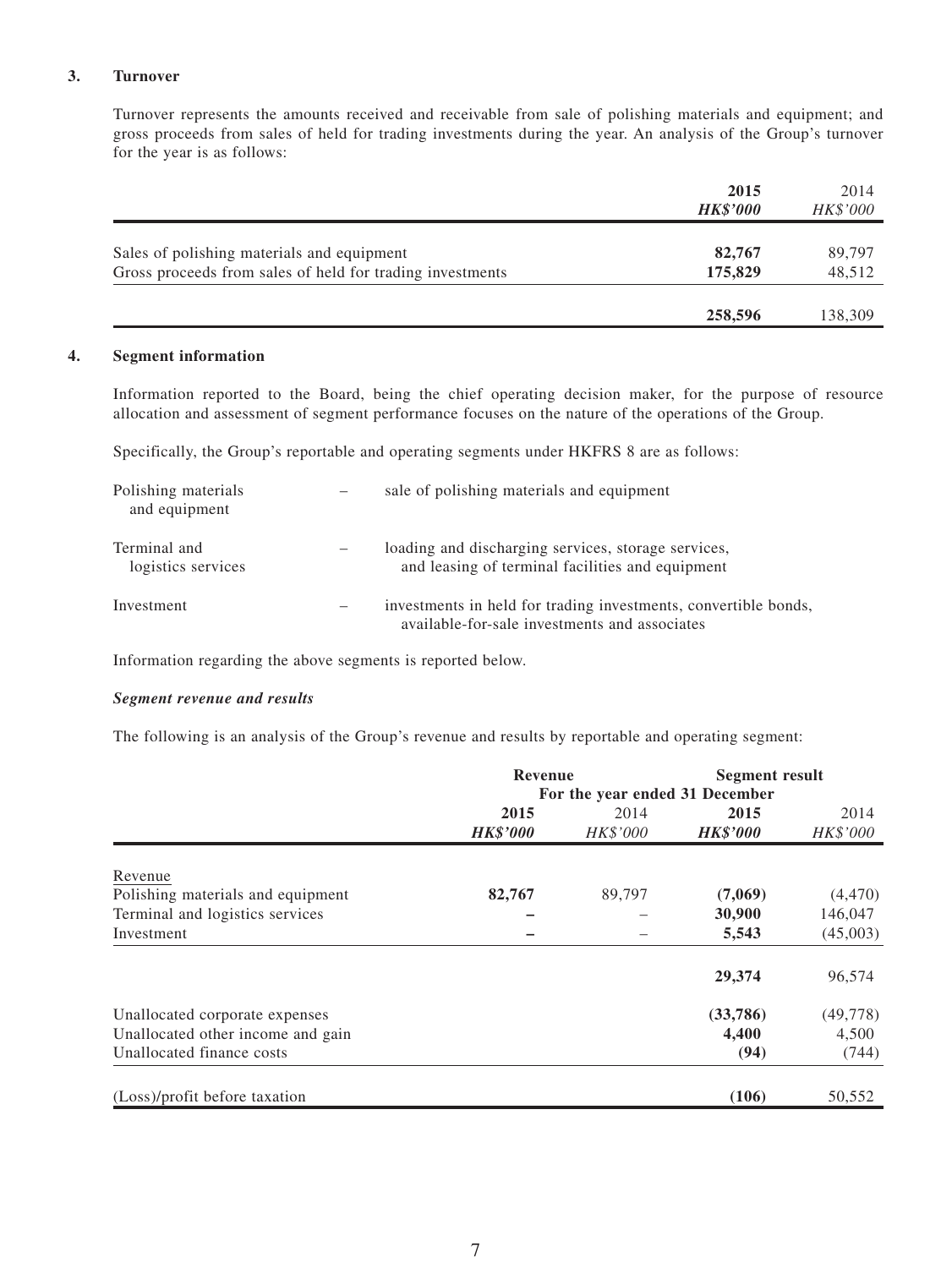The accounting policies of the operating segments are the same as the Group's accounting policies. Segment profit (loss) represents the profit (loss) from each segment without allocation of certain other income, central administration costs, directors' salaries and certain finance costs. This is the measure reported to the chief operating decision maker for the purposes of resources allocation and performance assessment.

The Group's polishing materials and equipment division is mainly located in Hong Kong (country of domicile) and the PRC. Terminal and logistics services division is located in the PRC. Investment division is located in Hong Kong.

The following table provides an analysis of the Group's revenue by geographical market, irrespective of the origin of customers:

|                          | Revenue         |                  |
|--------------------------|-----------------|------------------|
|                          | 2015            | 2014<br>HK\$'000 |
|                          | <b>HK\$'000</b> |                  |
|                          |                 |                  |
| Hong Kong                | 12,860          | 33,581           |
| The PRC                  | 65,343          | 49,593           |
| Other Asian regions      | 2,116           | 1,982            |
| North America and Europe | 369             | 510              |
| Other countries          | 2,079           | 4,131            |
|                          | 82,767          | 89,797           |
|                          |                 |                  |

#### **5. Other income and gain/Fair value change on held for trading investments**

|                                                                          | 2015<br><b>HK\$'000</b> | 2014<br>HK\$'000 |
|--------------------------------------------------------------------------|-------------------------|------------------|
|                                                                          |                         |                  |
| Reversal of impairment loss on trade receivables                         |                         | 3,294            |
| Interest income from banks and financial institutions                    | 1,982                   | 3,843            |
| Realised gain on held for trading investments                            | 25,183                  | 3,030            |
| Interest income from convertible bonds designated                        |                         |                  |
| as financial assets at fair value through profit or loss                 | 1.600                   | 2,941            |
| Net foreign exchange gains                                               | 368                     | 675              |
| Rental income                                                            | 144                     | 1,206            |
| Sundry income                                                            | 306                     | 884              |
|                                                                          | 29,583                  | 15,873           |
| Increase/(decrease) in fair value of held for trading investments (Note) | 2,387                   | (11,626)         |

Note: The change in fair value represents an unrealised gain (loss) on held for trading investment.

#### **6. Finance costs**

|                                                             | 2015<br><b>HK\$'000</b> | 2014<br>HK\$'000 |
|-------------------------------------------------------------|-------------------------|------------------|
| Interests on other loans wholly repayable within five years | 45                      | 744              |
| Finance lease charges                                       | 49                      | 95               |
|                                                             | 94                      | 839              |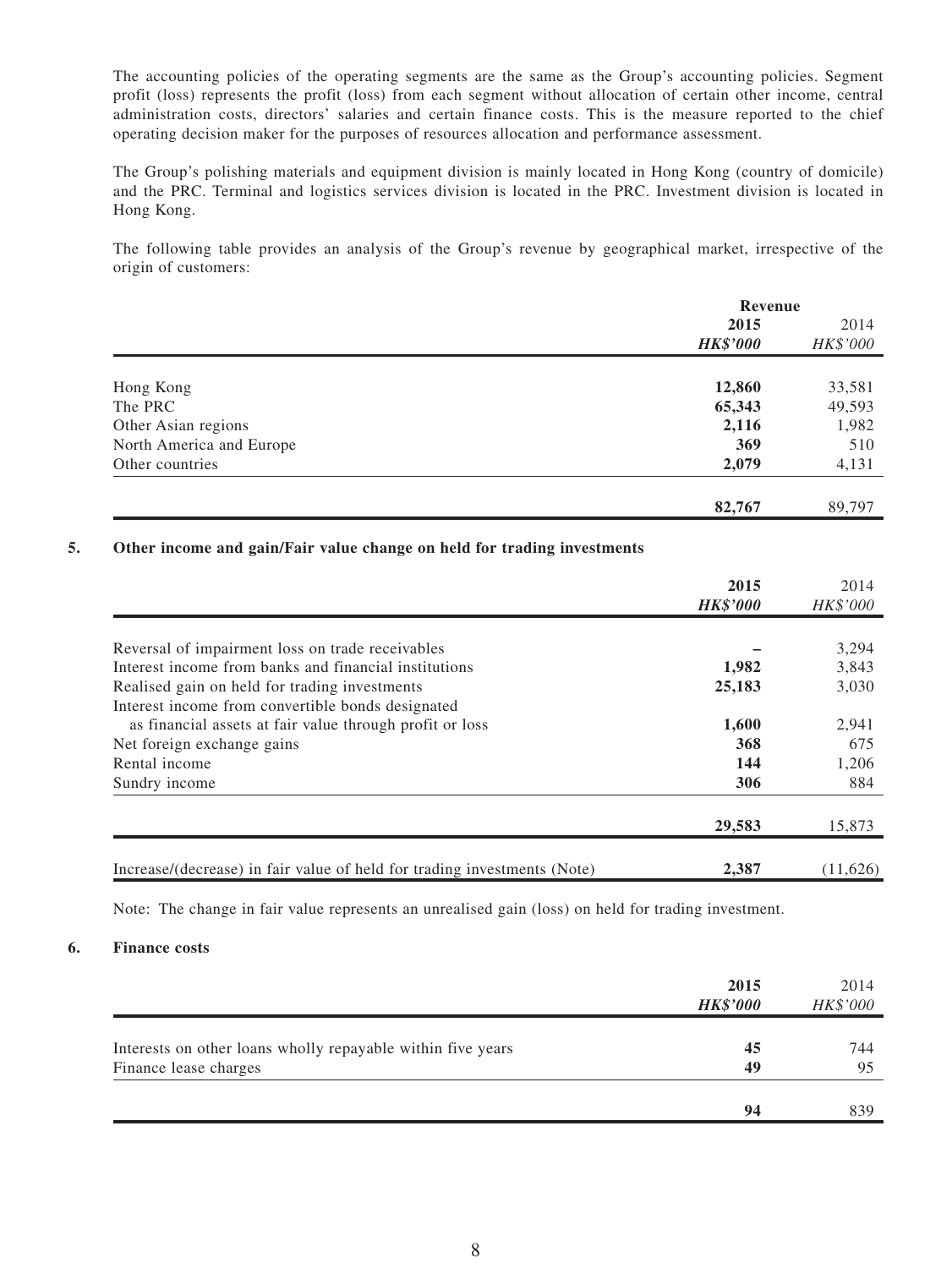|                                                      | 2015<br><b>HK\$'000</b> | 2014<br>HK\$'000 |
|------------------------------------------------------|-------------------------|------------------|
|                                                      |                         |                  |
| The (credit)/charge comprises:                       |                         |                  |
| Current taxation                                     |                         |                  |
| Hong Kong Profits Tax                                |                         | 27               |
| PRC Enterprise Income Tax                            | 135                     | 152              |
| Withholding tax for dividend from PRC joint ventures | 5,520                   | 23,219           |
| Over-provision of withholding tax in prior year      | (6, 124)                |                  |
|                                                      | (469)                   | 23,398           |
| Deferred taxation                                    | (3,085)                 | (453)            |
|                                                      | (3,554)                 | 22,945           |

Hong Kong Profits Tax is calculated at 16.5% of the estimated assessable profits for both years.

Under the Law of the PRC on Enterprise Income Tax (the "EIT Law") and Implementation Regulation of the EIT Law, the tax rate of the PRC subsidiary is 25% for both years.

Taxation arising in other jurisdictions is calculated at the rates prevailing in the relevant jurisdictions.

#### **8. Profit for the year**

|                                                                     | 2015<br><b>HK\$'000</b> | 2014<br><b>HK\$'000</b> |
|---------------------------------------------------------------------|-------------------------|-------------------------|
| Profit for the year has been arrived at after charging (crediting): |                         |                         |
| Staff costs, including directors' emoluments                        | 37,900                  | 49,246                  |
| Contributions to retirement benefits schemes                        | 620                     | 630                     |
|                                                                     | 38,520                  | 49,876                  |
| Depreciation of plant and equipment                                 | 568                     | 716                     |
| Auditor's remuneration                                              | 680                     | 750                     |
| Reversal of allowance for inventories (included in cost of sales)   | (839)                   | (4,193)                 |
| Reversal of impairment loss on trade receivables                    |                         | (3,294)                 |
| Cost of inventories recognised as expenses                          | 79,264                  | 91,590                  |
| Minimum lease payment in respect of rental premises                 | 2,957                   | 2,986                   |

#### **9. Dividend**

No dividend was paid or proposed during the year ended 31 December 2015, nor has any dividend been proposed since the end of the reporting period (2014: Nil).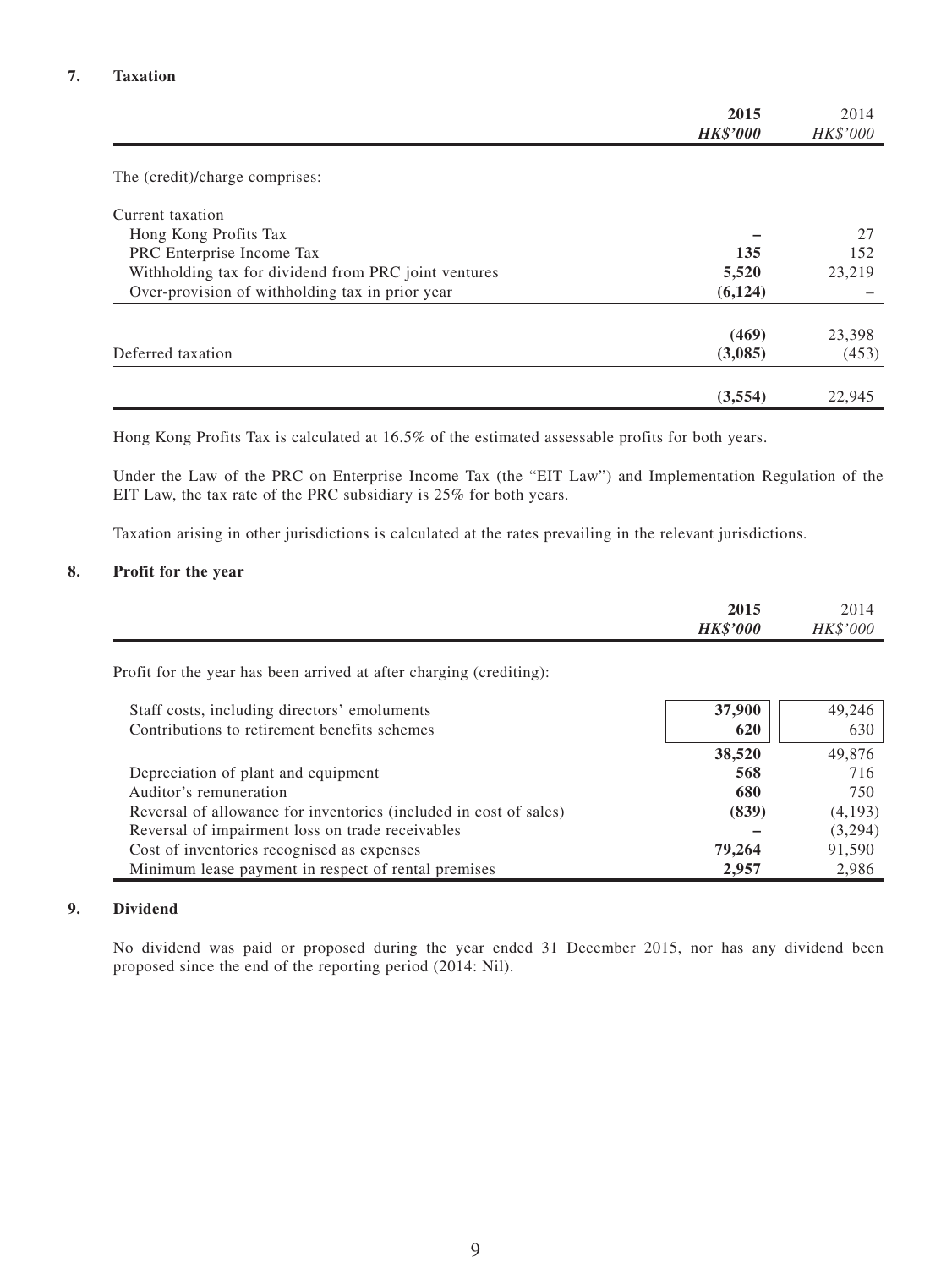#### **10. Earnings per share**

The calculation of the basic and diluted earnings per share attributable to the owners of the Company is based on the following data:

|                                                           | 2015<br><b>HK\$'000</b> | 2014<br>HK\$'000 |
|-----------------------------------------------------------|-------------------------|------------------|
|                                                           |                         |                  |
| Profit                                                    |                         |                  |
| Profit for the year attributable to owners of the Company |                         |                  |
| for the purposes of basic and diluted earnings per share  | 3,448                   | 27,607           |
|                                                           |                         |                  |
|                                                           | 2015                    | 2014             |
|                                                           | $\bm{v}$                | '000             |
|                                                           |                         |                  |
| Number of shares                                          |                         |                  |
| Weighted average number of ordinary shares for            |                         |                  |
| the purpose of basic and diluted earnings per share       | 11,919,198              | 11,919,198       |
|                                                           |                         |                  |
|                                                           | 2015                    | 2014             |
|                                                           |                         |                  |
| Basic and diluted earnings per share (in HK cents)        | 0.03                    | 0.23             |

The computation of diluted earnings per share does not assume the exercise of the Company's options because the exercise price of those options was higher than the average market price for shares for both 2015 and 2014.

#### **11. Trade receivables, other receivables, deposits and prepayments**

The aging analysis of the trade receivables, net of impairment loss presented based on the invoice date, which approximated the respective revenue recognition dates at the end of the reporting period is as follows.

|                                             | 2015            | 2014     |
|---------------------------------------------|-----------------|----------|
|                                             | <b>HK\$'000</b> | HK\$'000 |
|                                             |                 |          |
| Within 30 days                              | 9,558           | 13,697   |
| 31 to 60 days                               | 4,935           | 4,671    |
| 61 to 90 days                               | 5,394           | 4,298    |
| Over 90 days                                | 6,636           | 387      |
|                                             | 26,523          | 23,053   |
| Other receivables, deposits and prepayments | 3,075           | 5,510    |
|                                             |                 |          |
|                                             | 29,598          | 28,563   |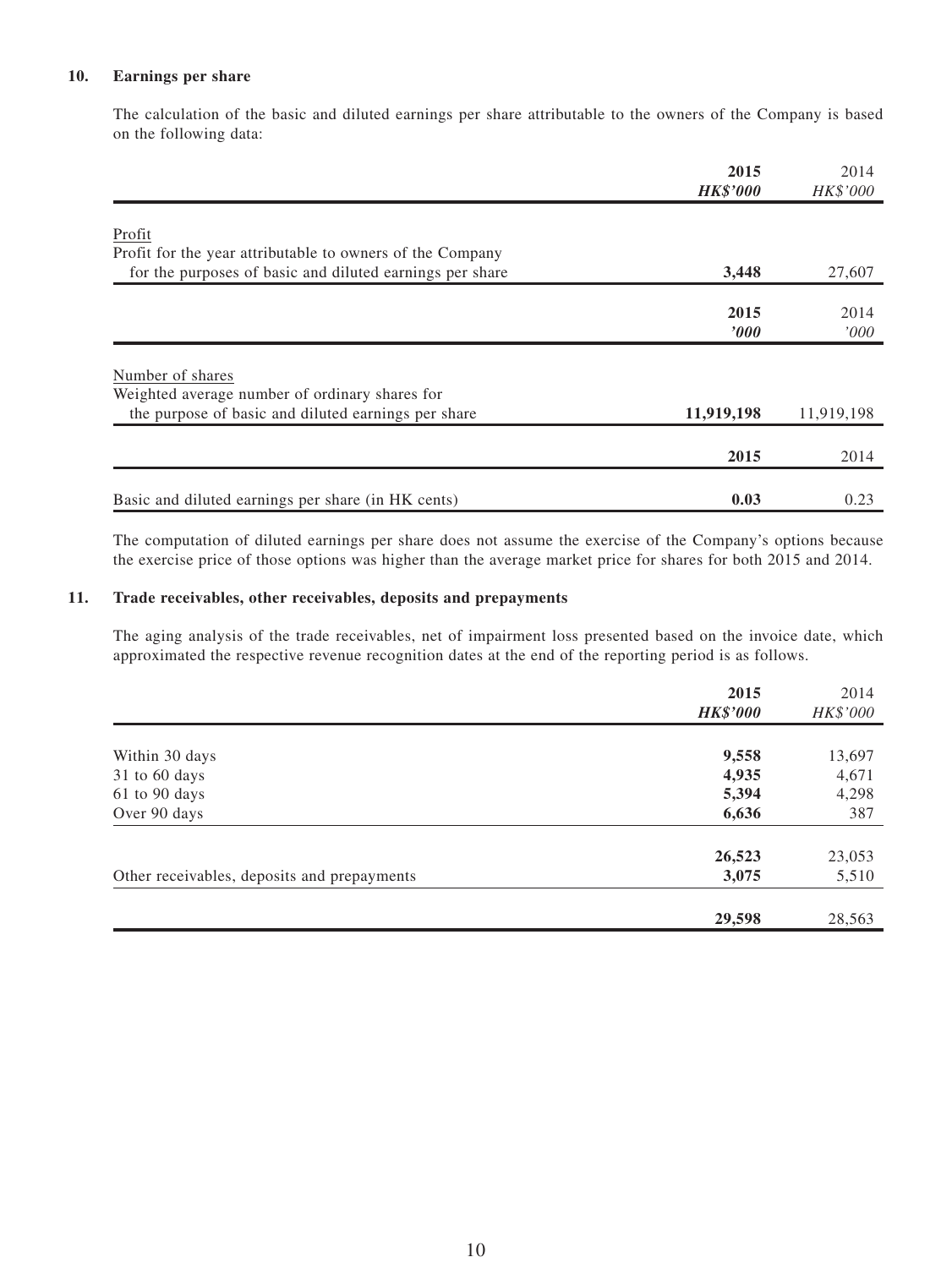#### **12. Trade and other payables and accruals**

The aged analysis of the trade payables presented based on the invoice dates at the end of the reporting period is as follows:

|                             | 2015<br><b>HK\$'000</b> | 2014<br>HK\$'000 |
|-----------------------------|-------------------------|------------------|
|                             |                         |                  |
| Within 30 days              | 3,398                   | 2,683            |
| 31 to 60 days               | 927                     | 1,439            |
| 61 to 90 days               | 890                     | 314              |
| Over 90 days                | 39                      | 60               |
|                             | 5,254                   | 4,496            |
| Other payables and accruals | 67,500                  | 88,548           |
|                             |                         |                  |
|                             | 72,754                  | 93,044           |

#### **13. Share capital**

|                        | Number of ordinary shares<br>of HK\$0.01 each |            | Share capital   |          |
|------------------------|-----------------------------------------------|------------|-----------------|----------|
|                        | 2015                                          | 2014       | 2015            | 2014     |
|                        | $\boldsymbol{v}$                              | '000'      | <b>HK\$'000</b> | HK\$'000 |
| Authorised:            |                                               |            |                 |          |
| At beginning of year   | 40,000,000                                    | 40,000,000 | 400,000         | 400,000  |
| At end of year         | 40,000,000                                    | 40,000,000 | 400,000         | 400,000  |
| Issued and fully paid: |                                               |            |                 |          |
| At beginning of year   | 11,919,198                                    | 11,919,198 | 119,192         | 119,192  |
| At end of year         | 11,919,198                                    | 11,919,198 | 119,192         | 119,192  |

#### **14. Operating leases**

#### *The Group as lessee*

At 31 December 2015, the Group had commitments for future minimum lease payments under non-cancellable operating leases in respect of office premises which fall due as follows:

|                                       | 2015<br><b>HK\$'000</b> | 2014<br>HK\$'000 |
|---------------------------------------|-------------------------|------------------|
| Within one year                       | 1,686                   | 2,445            |
| In the second to fifth year inclusive | 519                     | 1,299            |
|                                       | 2,205                   | 3,744            |

Leases were negotiated for a term of twelve months to thirty-six months with fixed rentals over the term of the lease.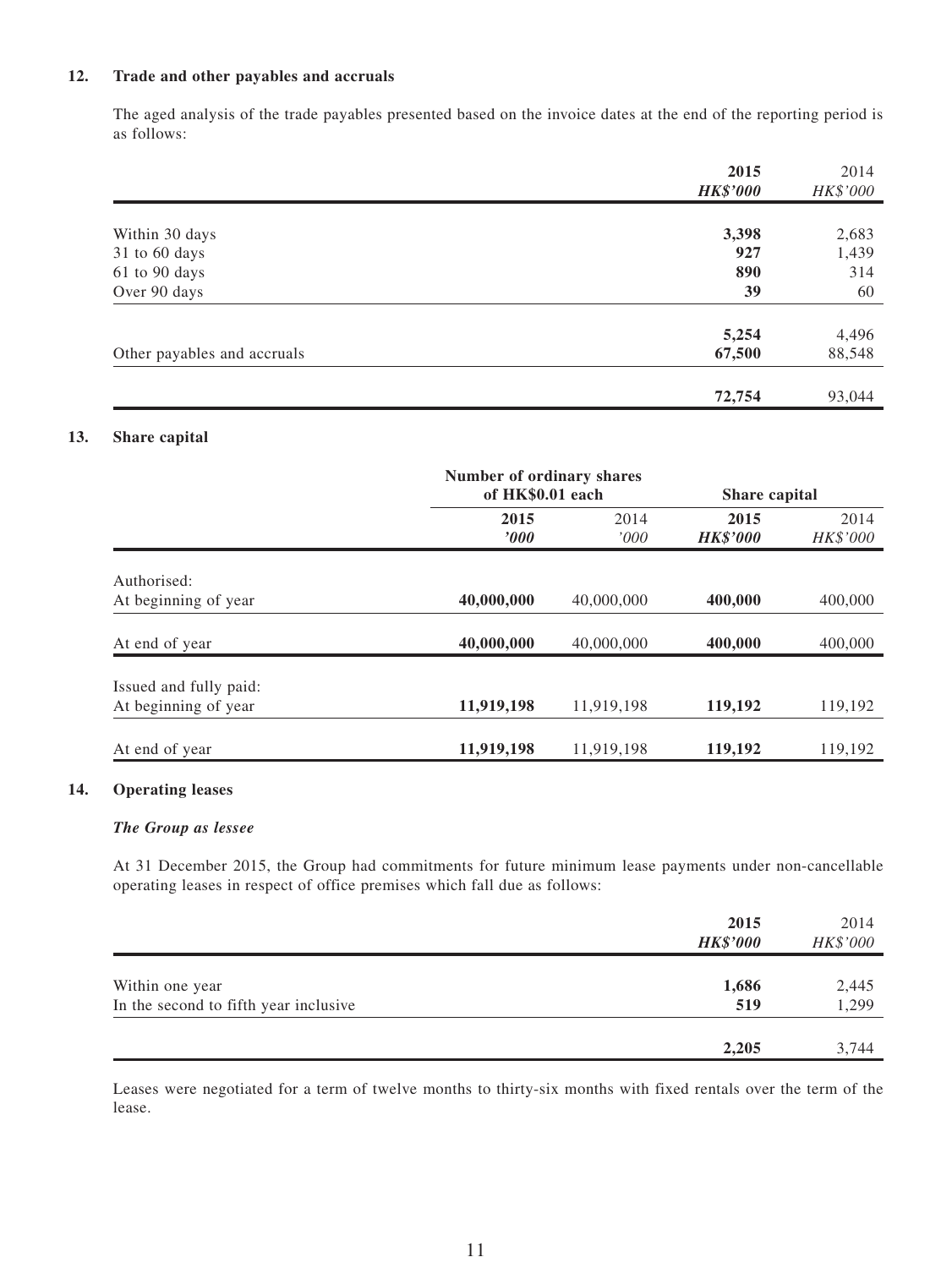## **MANAGEMENT DISCUSSION AND ANALYSIS**

### **Business Review and Financial Performance**

The Group's turnover for the year ended 31 December 2015 increased by 87.0% to approximately HK\$258.6 million while the revenue for the year ended 31 December 2015 decreased by 7.8% to approximately HK\$82.8 million as compared with last year. Revenue for the year was wholly contributed by the polishing materials and equipment division.

Profit for the year ended 31 December 2015 attributable to the shareholders of the Company was approximately HK\$3.4 million (2014: HK\$27.6 million). The Group recorded a decrease in the annual profit for the year ended 31 December 2015 as compared with last year mainly because of decrease in share of results of joint ventures.

Segmental loss of the polishing materials and equipment division increased from approximately HK\$4.5 million in 2014 to HK\$7.1 million in 2015. Segmental results of the investment division changed from approximately segmental loss of HK\$45.0 million in 2014 to segmental profit of HK\$5.5 million in 2015.

Segmental profit of the terminal and logistics services division decreased from HK\$146.0 million in 2014 to HK\$30.9 million in 2015.

## **Liquidity and Financial Resources**

At 31 December 2015, the Group had interest bearing other loans of approximately HK\$2.3 million (31 December 2014: HK\$ Nil).

At 31 December 2015, current assets of the Group amounted to approximately HK\$568.5 million (31 December 2014: HK\$524.2 million). The Group's current ratio was approximately 5.06 as at 31 December 2015 as compared with 4.01 as at 31 December 2014. At 31 December 2015, the Group had total assets of approximately HK\$1,336.0 million (31 December 2014: HK\$1,403.6 million) and total liabilities of approximately HK\$127.7 million (31 December 2014: HK\$149.6 million), representing a gearing ratio (measured as total liabilities to total assets) of 9.6% as at 31 December 2015 as compared with 10.7% as at 31 December 2014.

## **Charge of Assets**

As at 31 December 2015, the other loan raised by the Group of approximately HK\$2,293,000 (2014: Nil) was secured by the life insurance policy for key management held by the Company.

### **Significant Investments**

At 31 December 2015, the Group held available-for-sale investments and held for trading investments amounting to approximately HK\$2.0 million and HK\$44.1 million respectively. During the year, the Group recorded decrease in fair value of convertible bonds designated as financial assets at fair value through profit or loss of approximately HK\$8.8 million, impairment loss on available-for-sale investments of approximately HK\$0.5 million and increase in fair value of held for trading investments of approximately HK\$2.4 million.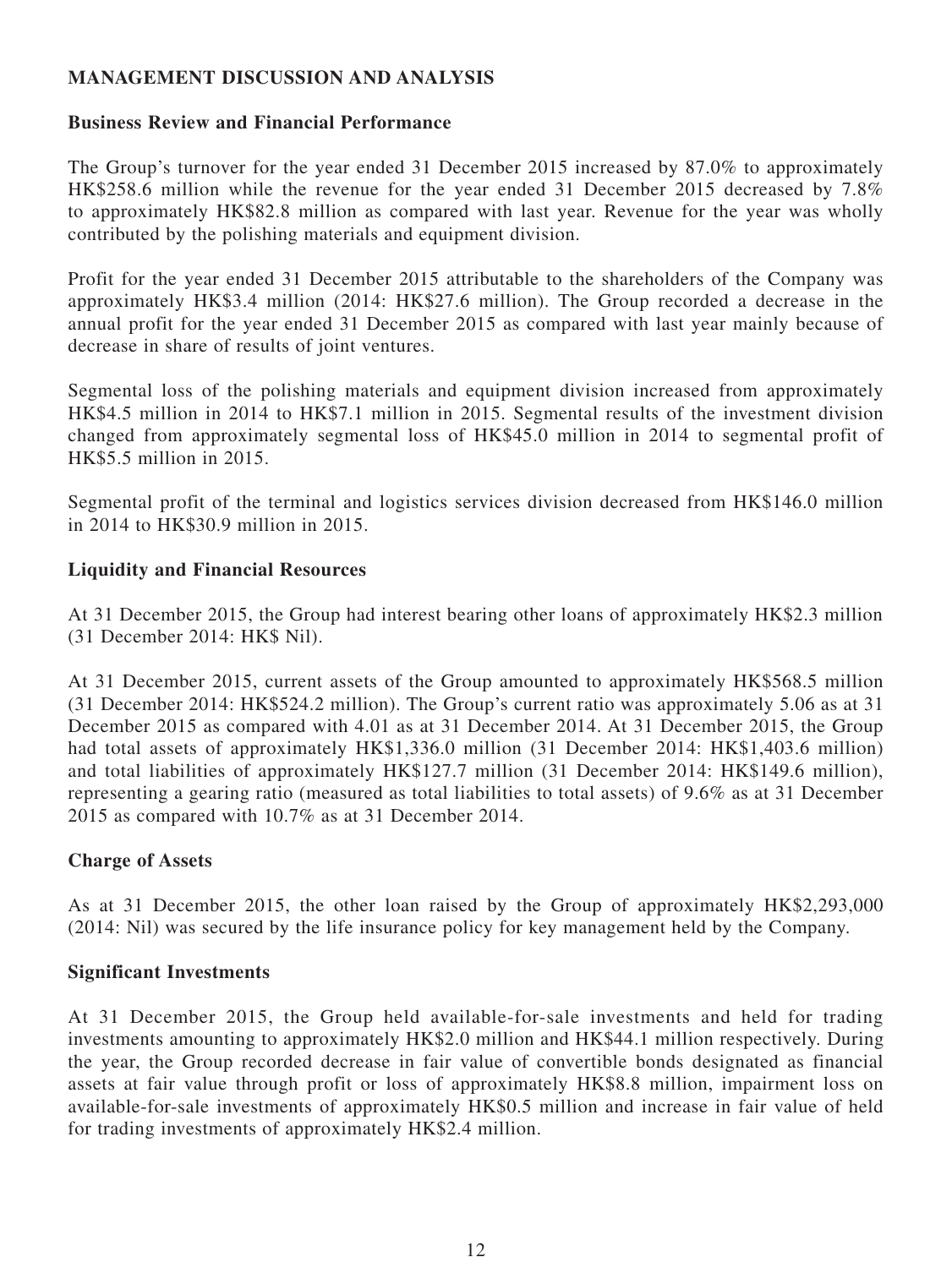At 31 December 2014, the Group held available-for-sale investments and held for trading investments amounting to approximately HK\$2.5 million and HK\$88.5 million respectively. During that year, the Group recorded loss on partial disposal of an associate of approximately HK\$14.9 million, loss on derecognition of an associate of approximately HK\$26.9 million, increase in fair value of convertible bonds designated as financial assets at fair value through profit or loss of approximately HK\$10.7 million, decrease in fair value of held for trading investments of approximately HK\$11.6 million and gain on disposal of held for trading investments of approximately HK\$3.0 million.

### **Foreign Exchange Exposures**

The Group's purchases and sales are mainly denominated in United States dollars, Hong Kong dollars and Renminbi. The investments are in Hong Kong dollars. The operating expenses of the Group are either in Hong Kong dollars or Renminbi. The Group's treasury policy is in place to monitor and manage its exposure to fluctuation in exchange rates.

### **Contingent Liabilities**

The Group had no material contingent liabilities as at 31 December 2015 and 2014.

### **Capital Commitments**

The Group had no material capital commitments as at 31 December 2015 and 2014.

### **Outlook**

The year 2015 was a very difficult year to the Group. Due to the slowdown of China economy and the rather weak performance of China import and export industry as a result of the unstable global economic conditions, the performance of terminal and logistics services segment was inevitably affected, with a substantial decrease as compared with the last year. The Group believes that with the benefit of the depreciation of the RMB recently and the supporting policies announced by the "Two Sessions" kicked off at Beijing on March 2016, the performance of the terminal and logistics services segment will slowly pick up.

Meanwhile, the Group is still cautious of the outlook of the polishing materials and equipment business locally and internationally. The Group will continue to explore effective cost-saving measure, concentrate on selling products with high profit margin, expand its distribution networks and maintain its product lines in order to improve the profitability of the business segment.

Our investment business segment continued to record improvement. However, due to the extreme unstable market conditions, the Group will continue to take a conservative approach towards its investment portfolio and strategies in order to improve the performance of the investment segment.

In addition, the Group believes that it will be able to expand its business into the finance lease industry by acquiring interests in a PRC finance lease company at the beginning of the year. It is expected that the business will generate a positive contribution to the Group's overall performance and will present new opportunities to the expansion of its business.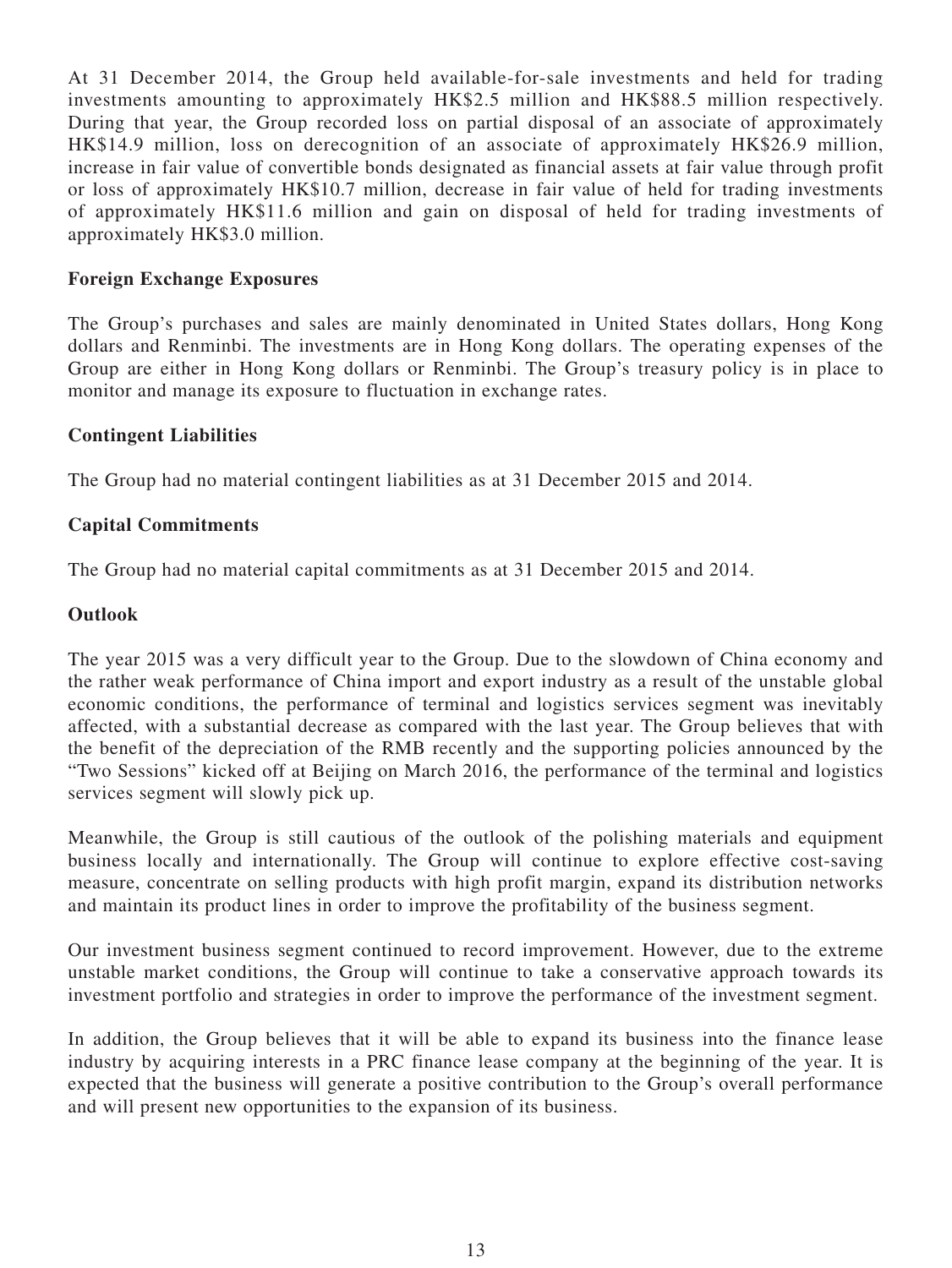While impacted by both decline external and internal adverse factors, the management of the Group will consider these adverse factors as challenges and drivers that foster its development. The Group will continue to use their best endeavor to strengthen and strive for improvements in all the Group's business segments and to enhance the long-term profitability and growth potential of the Group by emphasizing on the development of its newly acquired finance lease business.

## **Material Acquisitions**

On 9 February 2015, the Group entered into an agreement with Sino Coronet Limited for acquisition of the convertible bonds with the principal amount of HK\$6,500,000 issued by China Eco-Farming Limited at consideration of HK\$65,000,000. Further details of the acquisition are set out in the Company's announcement dated 9 February 2015.

On 21 July 2015, the Group entered into a sale and purchase agreement (as supplemented by a supplemental agreement dated 26 October 2015) with Mr. Wong Lik Ping, an executive director and chairman of the Board of the Company, for acquisition of the entire issued share capital of China Ever Grand Capital Group Limited ("CEGCG") and the shareholder's loan due by CEGCG at consideration of RMB170,847,000 (equivalent to approximately HK\$213,558,750). CEGCG, through its indirect wholly-owned subsidiary Hong Kong Ever Grand Capital Group Limited ("HKEGCG"), was then interested in 41.67% equity of 北京恒嘉國際融資租賃有限公司(Beijing Ever Grand International Finance Lease Co., Ltd., hereafter "Beijing Ever Grand"). HKEGCG has agreed to further invest US\$6 million into Beijing Ever Grand. HKEGCG would hold 51.39% equity of Beijing Ever Grand after the capital injection of US\$6 million into Beijing Ever Grand. The acquisition was completed on 7 January 2016 and Beijing Ever Grand has become a non wholly-owned subsidiary of the Company. Further details of the acquisition are set out in the Company's announcements dated 21 July 2015, 26 October 2015 and 7 January 2016.

### **Employees and Remuneration**

As at 31 December 2015, the Group had approximately 42 (2014: 40) employees (excluding employees of the Company's joint ventures) in Hong Kong and the PRC. The employees are remunerated with basic salary, bonus and other benefits in kind with reference to industry practice and their individual performance. The Company also operates a share option scheme of which the Board may, at its discretion, grant options to employees of the Group.

## **PURCHASE, REDEMPTION OR SALE OF LISTED SHARES**

Neither the Company, nor any of its subsidiaries purchased, sold or redeemed any of the listed securities of the Company during the year.

## **CORPORATE GOVERNANCE PRACTICE**

The Board considers that good corporate governance of the Company is crucial to safeguarding the interests of the shareholders and enhancing the performance of the Group. The Board is committed to maintaining and ensuring high standards of corporate governance. The Company has applied the principles and complied with all the applicable code provisions of the Corporate Governance Code ("CG Code") as set out in Appendix 14 of the Listing Rules for the year ended 31 December 2015, except for the following deviations: